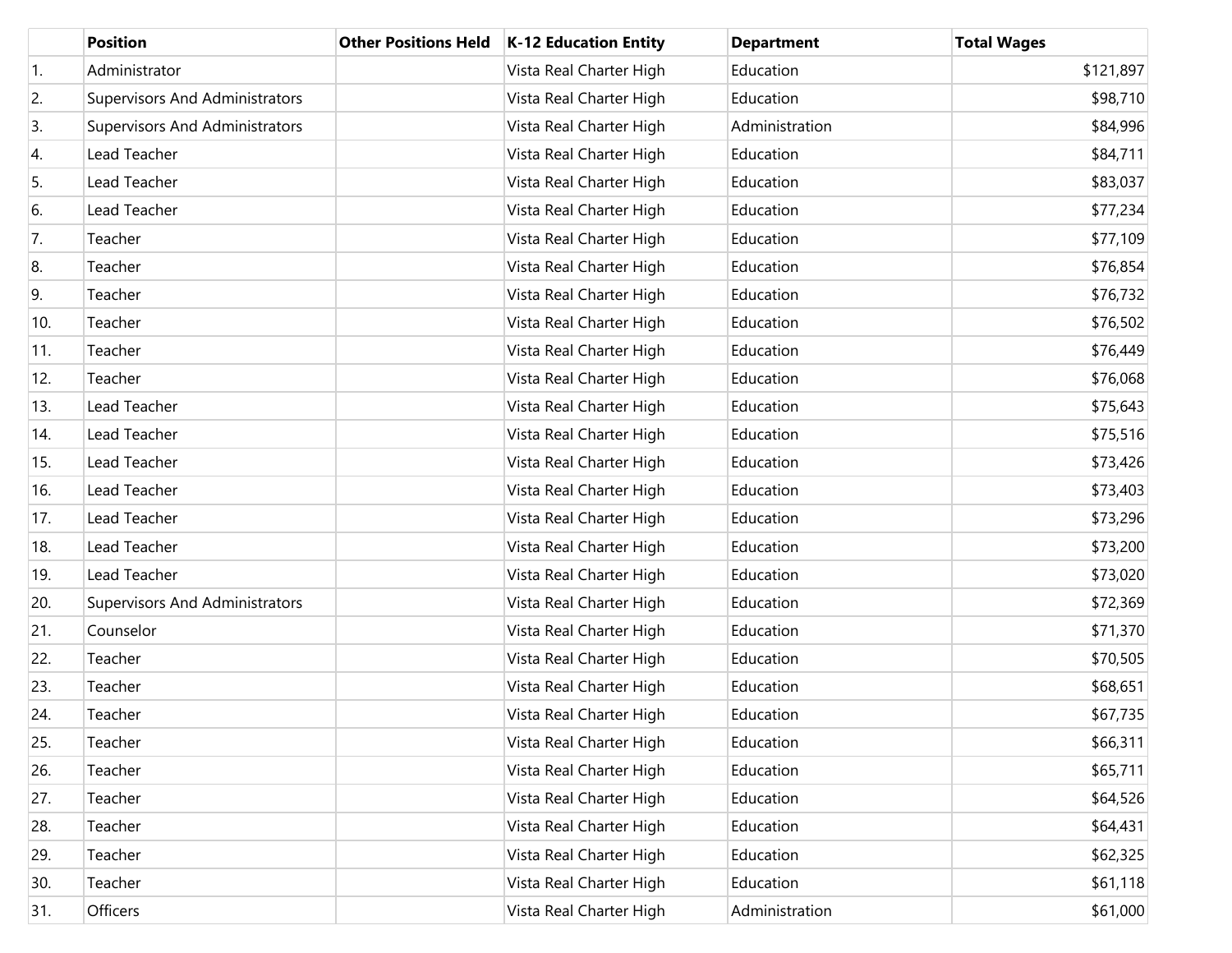| 32. | Teacher                               | Vista Real Charter High | Education  | \$55,211 |
|-----|---------------------------------------|-------------------------|------------|----------|
| 33. | <b>Supervisors And Administrators</b> | Vista Real Charter High | Education  | \$54,071 |
| 34. | Teacher                               | Vista Real Charter High | Education  | \$49,991 |
| 35. | Teacher                               | Vista Real Charter High | Education  | \$49,825 |
| 36. | Certificated Tutor                    | Vista Real Charter High | Education  | \$45,219 |
| 37. | Teacher                               | Vista Real Charter High | Education  | \$44,260 |
| 38. | Admin Assistant                       | Vista Real Charter High | Operations | \$42,200 |
| 39. | Teacher                               | Vista Real Charter High | Education  | \$42,107 |
| 40. | Clerical - Student Services           | Vista Real Charter High | Operations | \$40,787 |
| 41. | Clerical - Student Services           | Vista Real Charter High | Operations | \$40,575 |
| 42. | <b>Tutors And Aides</b>               | Vista Real Charter High | Education  | \$36,897 |
| 43. | <b>Student Service Technicians</b>    | Vista Real Charter High | Operations | \$33,734 |
| 44. | Certificated Tutor                    | Vista Real Charter High | Education  | \$33,693 |
| 45. | Certificated Tutor                    | Vista Real Charter High | Education  | \$33,277 |
| 46. | <b>Student Service Technicians</b>    | Vista Real Charter High | Operations | \$32,573 |
| 47. | <b>Student Service Technicians</b>    | Vista Real Charter High | Operations | \$31,026 |
| 48. | Clerical - Student Services           | Vista Real Charter High | Operations | \$30,732 |
| 49. | <b>Student Service Technicians</b>    | Vista Real Charter High | Operations | \$30,604 |
| 50. | Certificated Tutor                    | Vista Real Charter High | Education  | \$29,911 |
| 51. | Clerical - Student Services           | Vista Real Charter High | Operations | \$29,762 |
| 52. | <b>Student Service Technicians</b>    | Vista Real Charter High | Operations | \$29,669 |
| 53. | Certificated Tutor                    | Vista Real Charter High | Education  | \$29,646 |
| 54. | <b>Student Service Technicians</b>    | Vista Real Charter High | Operations | \$27,669 |
| 55. | Teacher                               | Vista Real Charter High | Education  | \$27,179 |
| 56. | <b>Student Service Technicians</b>    | Vista Real Charter High | Operations | \$27,081 |
| 57. | Clerical - Student Services           | Vista Real Charter High | Operations | \$23,111 |
| 58. | Teacher                               | Vista Real Charter High | Education  | \$20,883 |
| 59. | Teacher                               | Vista Real Charter High | Education  | \$18,372 |
| 60. | <b>Tutors And Aides</b>               | Vista Real Charter High | Education  | \$17,301 |
| 61. | <b>Student Service Technicians</b>    | Vista Real Charter High | Education  | \$12,587 |
| 62. | <b>Tutors And Aides</b>               | Vista Real Charter High | Education  | \$9,937  |
| 63. | Certificated Tutor                    | Vista Real Charter High | Education  | \$7,614  |